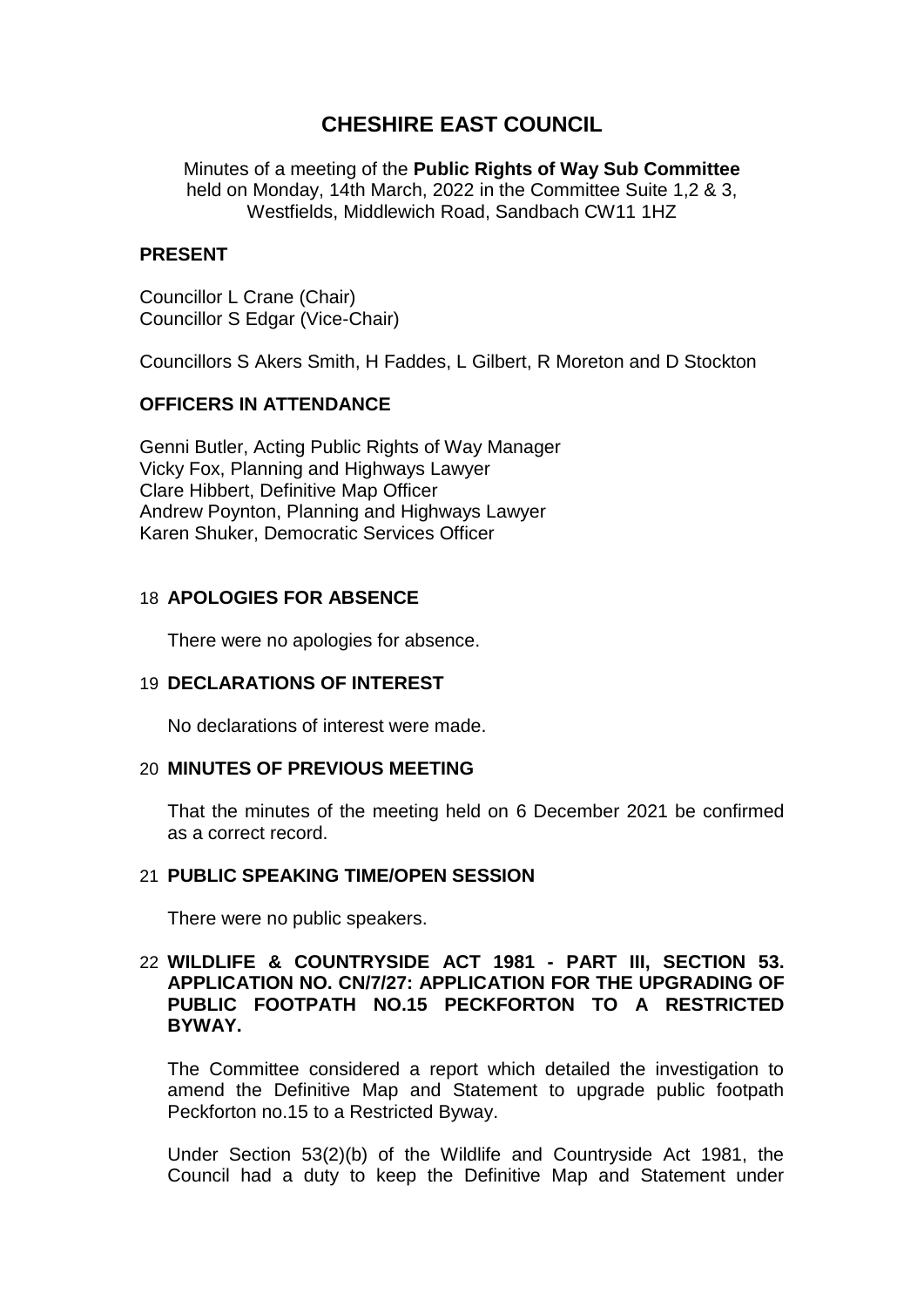continuous review and make such modifications to the Map and Statement as appear requisite in consequence of the occurrence of certain events:-

One such event under section 53(3)(c)(ii) was where

"(c) the discovery by the authority of evidence which (when considered with all other relevant evidence available to them) shows:-

> (ii) that a highway shown in the map and statement as a highway of a particular description ought to be there shown as a highway of a different description; The evidence can consist of documentary/historical evidence or user evidence or a mixture of both. All the evidence must be evaluated and weighed, and a conclusion reached whether, on the 'balance of probabilities' the rights subsist . Any other issues, such as safety, security, suitability, desirability or the effects on property or the environment, are not relevant to the decision.

Where the evidence in support of the application is user evidence, section 31(1) of the Highways Act 1980 applies. This states; -

> "Where a way……has been actually enjoyed by the public as of right and without interruption for a full period of twenty years, the way is deemed to have been dedicated as a highway unless there is sufficient evidence that there was no intention during that period to dedicate it."

> This requires that the public must have used the way without interruption and as of right; that is without force, secrecy or permission. Section 31(2) states that "the 20 years is to be calculated retrospectively from the date when the right of the public to use the way is brought into question".

Documentary evidence included County Maps 18<sup>th</sup>/19<sup>th</sup> Century, Tollemache Estate Map c.1831, Title Records, Quarter Sessions, Ordnance Survey Records, Bartholomew's Half Inch to a Mile, Pre Definitive Map Records, Definitive Map Process – National Parks and Access to the Countryside Act 1949, Land Registry Information and photographs submitted by witnesses.

It was noted that from the application submitted in January 2012 the user evidence forms demonstrated that the dominant users were considered to be cyclists, there had been no equestrian evidence put forward. There had been no direct challenge to cyclists who had used the route until notices advertising a permissive bridleway agreement in 2021 stated 'no cyclists'.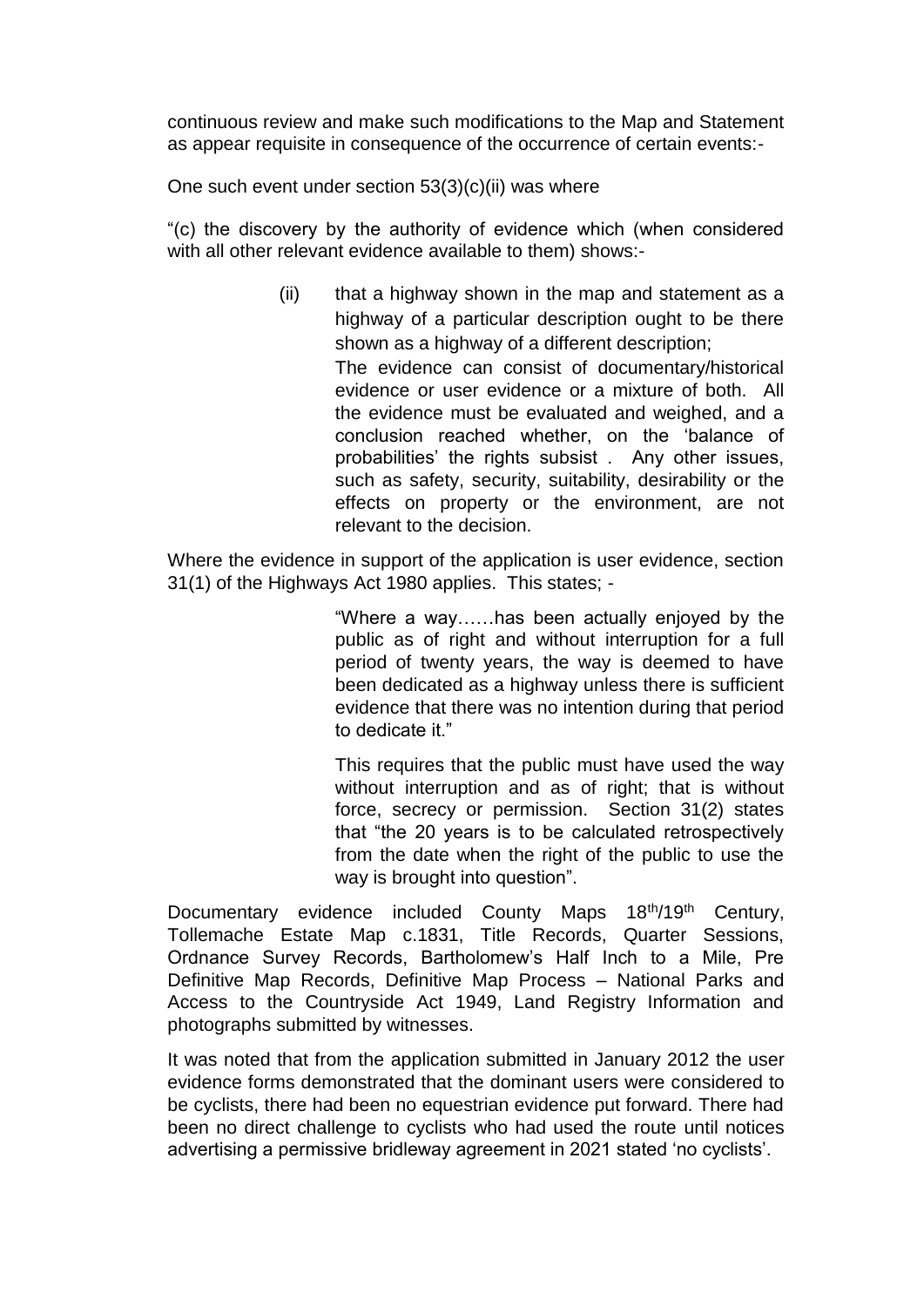The affected landowners, Ward Councillor, Parish Council, users groups, statutory undertakers, landowners and agent had been consulted and no objections to the application had been received.

Mr Matthews attended the meeting and spoke and answered questions in respect of access and vehicular use along the proposed route.

The Committee considered the user evidence submitted and the Definitive Map Officer's conclusion. It was considered that the requirements of Section 53(3)(c)(ii) had been met in relation to restricted byway rights and that the Definitive Map and Statement should be modified to show Public Footpath no.15, Peckforton as a Restricted Byway.

The Committee unanimously

#### **RESOLVED:** That

- (1) An Order be made under Section  $53(3)(c)(ii)$  of the Wildlife and Countryside Act 1981 to modify the Definitive Map and Statement by upgrading public footpath Peckforton no.15 to a restricted byway as shown on Plan No. WCA/023;
- (2) Public notice of the making of the Order be given and, in the event of there being no objections within the specified period, or any objections received being withdrawn, the Order be confirmed in exercise of the power conferred on the Council by the said Act;
- (3) In the event of objections to the Order being received, Cheshire East Borough Council be responsible for the conduct of any hearing or public inquiry.

## 23 **INFORMATIVE REPORT - HIGHWAYS ACT 1980 S119 PUBLIC PATH DIVERSION ORDER, MOBBERLEY FOOTPATH NO. 46 (PART)**

The Committee received an information report which detailed the minor changes to the alignment of a proposed footpath diversion previously approved by the Committee on 12 March 2018. The resultant Order made was to divert part of Mobberley Public Footpath No.46 under section 119 of the Highways Act 1980.

Following an inspection which found that the path installed did not exactly match the route shown on the Order plan a revised diversion route was proposed. The revised diversion would follow a similar trajectory a little over 30 metres away from the route on the previous Order plan and with a width of 2.5 metres. It was noted that the diversion route had been installed and in use on the ground for a number of years and no issues had been raised.

#### **RESOLVED:**

That the report be noted.